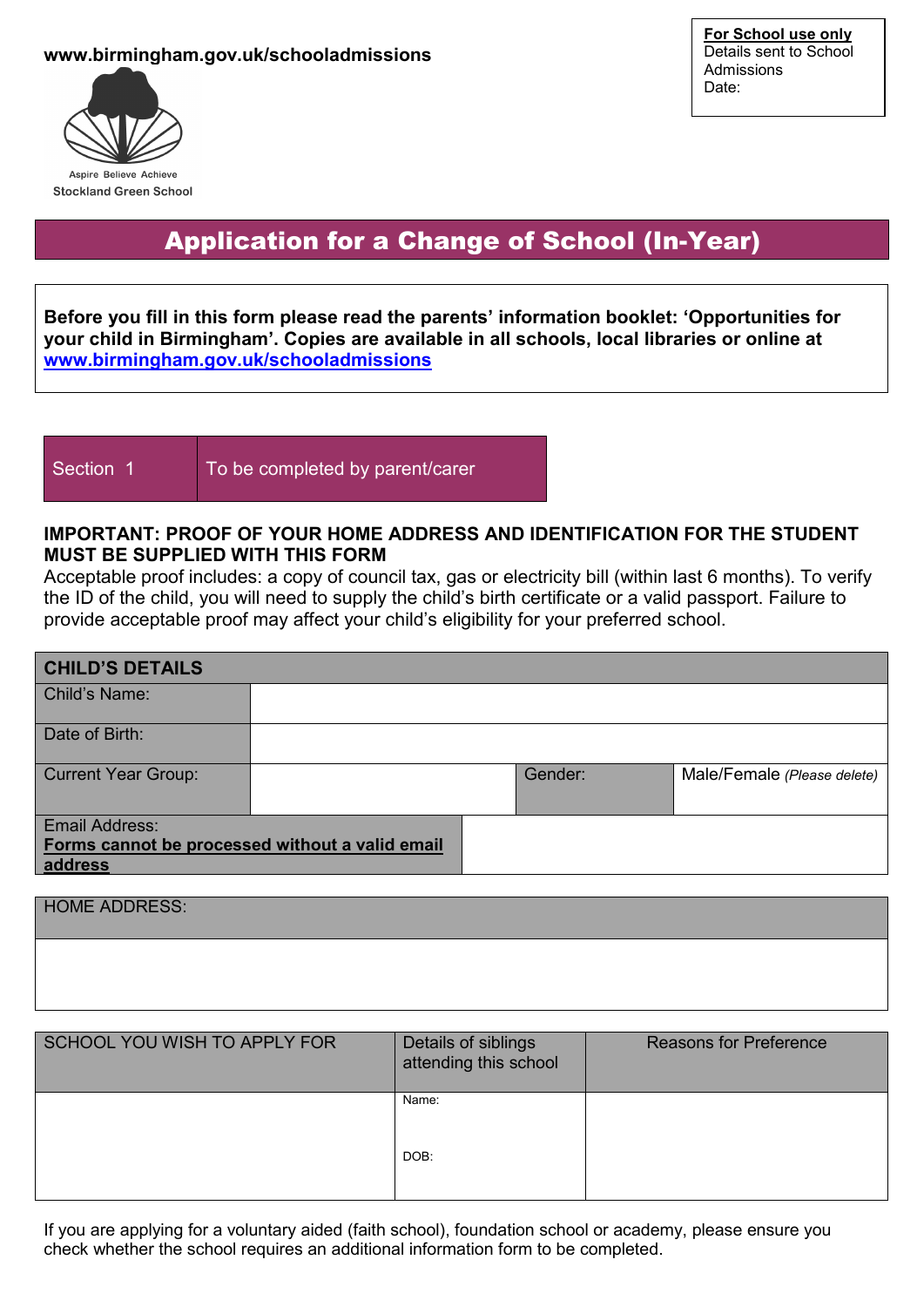## Why do you want to transfer your child to another school?

| Current/previous school:                                  |  |          |
|-----------------------------------------------------------|--|----------|
| Address of school:                                        |  |          |
| Is your child still attending?                            |  | Yes / No |
| If no, give reason and the last date your child attended: |  |          |
|                                                           |  |          |
|                                                           |  |          |
| Date of leaving current/previous school:                  |  |          |

| Is your child in public care or accommodated by a local authority (a looked after child)<br>or previously looked after? |            | Yes / No |  |
|-------------------------------------------------------------------------------------------------------------------------|------------|----------|--|
| If yes, which local authority?                                                                                          |            |          |  |
| Please give the name of the social worker and a contact telephone number:                                               |            |          |  |
| Name:                                                                                                                   | Telephone: |          |  |

**In Birmingham we operate a Fair Access Sharing Protocol. This Protocol exists to ensure that all schools admit their fair share of children with challenging behaviour. In order to assist the Local Authority in determining if your child should be considered for a place using this protocol please answer the following questions:**

| Has your child ever been excluded from any school?                                       | Yes / No |
|------------------------------------------------------------------------------------------|----------|
| If yes, please give dates of fixed term and/or permanent exclusions and/or managed move: |          |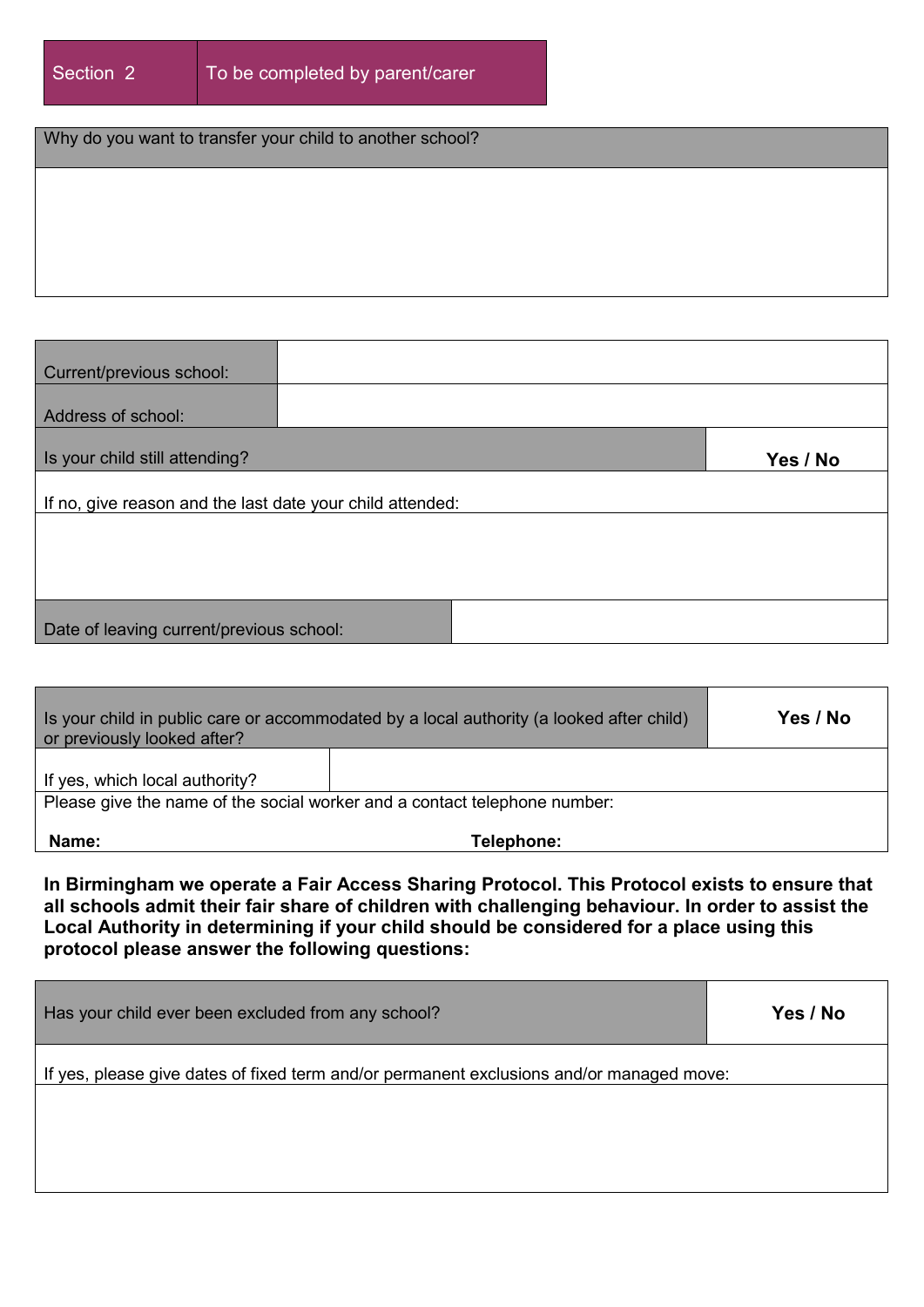Are there any other agencies involved with your child, e.g. Education Welfare/YOS/YISP/Connexions/Social Worker/Family Support Worker? Please provide details and name of contact(s):

If your child is experiencing difficulties please explain what contact you have had with school regarding this. When was the last meeting with school, with whom did you meet and what was the outcome?

Any other information relevant to this application, for example social, educational or disciplinary issues:

# Section 3 To be completed by parent/carer if applying for a faith school **If Catholic:** Has your child been Baptised Catholic or received into the church? **YES / NO** Date of Baptism: (If Yes a copy of the baptismal certificate **must** be enclosed with this form) Name of Church: **If Church of England:**  Do you attend church regularly? Parent: **YES / NO** Child: **YES / NO** Name of Church:-Name of Priest/Minister\_\_\_\_\_\_\_\_\_\_\_\_\_\_\_\_\_\_\_\_\_\_\_\_\_\_\_\_\_\_\_\_\_\_\_\_\_\_\_\_\_\_\_\_\_\_\_\_\_\_\_\_\_\_\_\_\_\_\_\_\_\_\_\_ **If Muslim:** Which Mosque does the pupil normally attend? \_\_\_\_\_\_\_\_\_\_\_\_\_\_\_\_\_\_\_\_\_\_\_\_ **If other faith:** Please specify any relevant details: **Please ensure that you have included any additional information forms that are required for your preferred school. Failure to complete additional information forms and provide a copy of a baptismal certificate may affect the outcome of your application.** Section 4 To be completed by the Headteacher/Principal of your child's current or most recent school

I confirm that the information provided by the applicant on this application is correct: **YES / NO**

Name of person completing this declaration: \_\_\_\_\_\_\_\_\_\_\_\_\_\_\_\_\_\_\_\_\_\_\_\_\_\_\_\_\_\_\_\_\_\_\_\_\_\_\_\_\_\_\_\_\_\_\_\_\_\_

Position: \_\_\_\_\_\_\_\_\_\_\_\_\_\_\_\_\_\_\_\_\_\_\_\_\_\_\_\_\_\_\_\_\_\_\_\_\_\_\_\_\_\_\_\_\_\_\_\_\_\_\_\_\_\_\_\_\_\_\_\_\_\_\_\_\_\_\_\_\_\_\_\_\_\_\_\_\_\_

Signature: \_\_\_\_\_\_\_\_\_\_\_\_\_\_\_\_\_\_\_\_\_\_\_\_\_\_\_\_\_\_\_\_\_\_\_\_\_\_\_\_\_\_\_\_ Date: \_\_\_\_\_\_\_\_\_\_\_\_\_\_\_\_\_\_\_\_\_\_\_\_\_\_